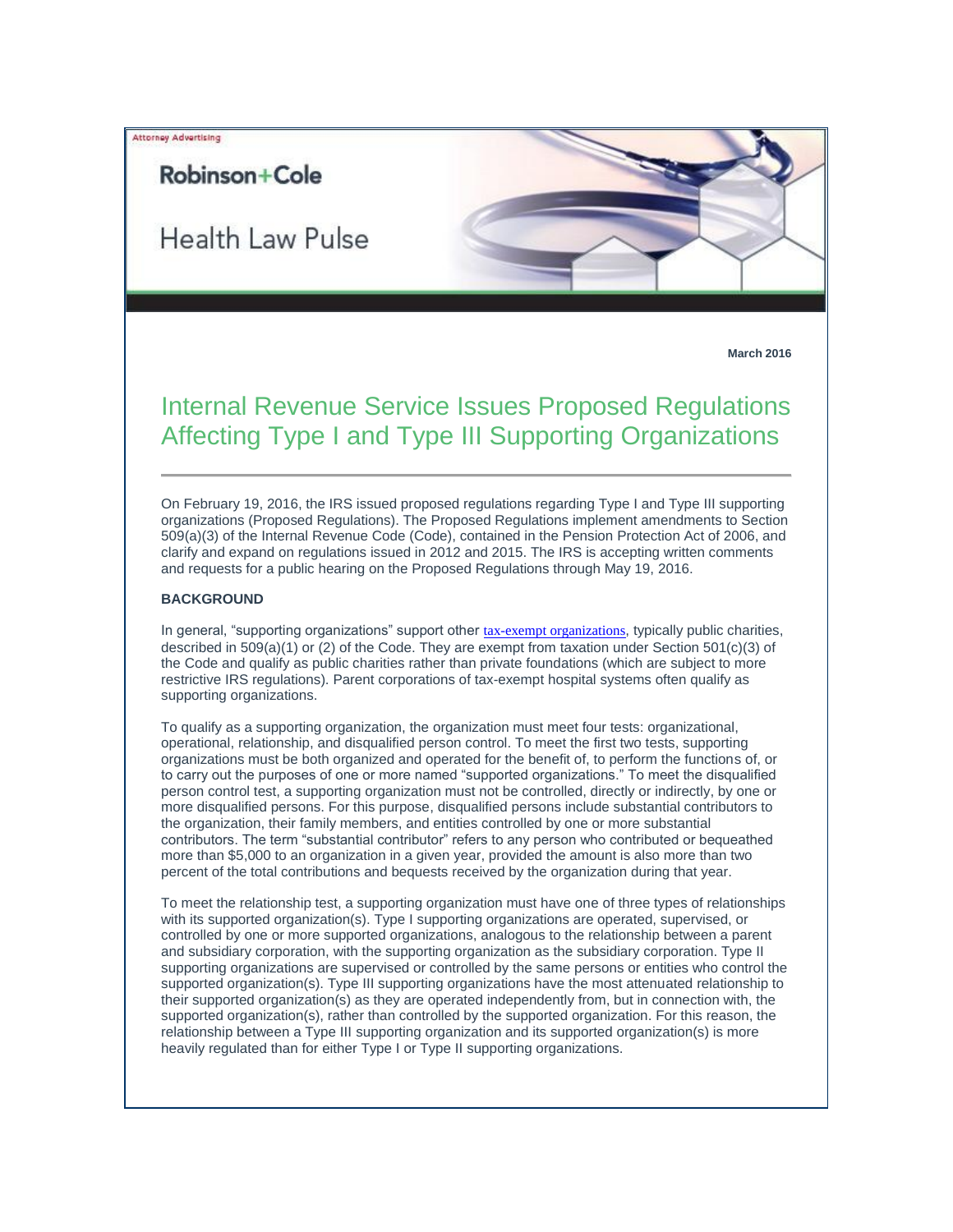Because their supported organization(s) do not have direct control, Type III supporting organizations must undertake additional compliance measures to ensure that they are responsive to the needs of the supported organizations, which are accomplished by satisfying the "responsiveness" and "integral part" tests. A Type III supporting organization meets the responsiveness test by ensuring that all supported organizations have adequate representation on the supporting organization's board and a significant voice in the supporting organization's management and use of its assets. A Type III supporting organization satisfies the integral part test by maintaining significant involvement in the operations of its supported organizations and by providing financial support on which its supported organizations depend in order to continue their operations.

Under Section 509(f)(2) of the Code, Type I and Type III supporting organizations are prohibited from accepting contributions from persons who, alone or together, control the governing board of the supported organization(s) or from their family members or entities that they control. Accepting such contributions causes the supporting organization to lose its classification as a public charity and to be treated as a private foundation subject to a more restrictive regulatory scheme.

### **PROPOSED REGULATIONS**

The Proposed Regulations focus in large part on the relationship between Type III supporting organizations and their supported organizations, including by clarifying certain rules regarding the required degree of responsiveness and involvement of supporting organizations. They clarify that Type III supporting organizations must meet the responsiveness test with respect to every supported organization.

The Proposed Regulations also increase the minimum annual financial distribution that certain Type III supporting organizations are required to make to their supported organizations by eliminating the provision that reduces the distributable amount by the amount of unrelated business income tax imposed on a supporting organization during the immediately preceding taxable year. The regulations also revise Treasury Regulation Section 1.509(a)-4(i)(6), which sets forth the list of distributions that count toward the minimum distribution requirement. The current regulations provide that such distributions may generally include, but are not limited to, (1) amounts paid to a supported organization to accomplish the supported organization's exempt purposes; (2) amounts paid by the supporting organization to conduct activities in direct furtherance of the supported organization's exempt purposes, but only to the extent such amount exceeds any income derived by the supporting organization from the activity; (3) reasonable and necessary administrative expenses paid to accomplish the supported organization's exempt purposes (excluding investment expenses); (4) amounts paid to acquire an exempt-use asset; and (5) amounts set aside for a specific project that accomplishes the exempt purposes of a supported organization. Under the Proposed Regulations, the preceding list would be exclusive rather than nonexhaustive.

Additionally, the Proposed Regulations clarify the definition of a parent organization for purposes of the "integral part" test. A subset of Type III supporting organizations satisfies the integral part test by acting as a parent organization to its supported organizations. Under the Proposed Regulations, a Type III supporting organization qualifies as the parent of its supported organizations only if both the Type III supporting organization and its supported organizations exist as part of one integrated system, such as a hospital system. The Type III supporting organization must also carry out activities typically carried out by the parent of an integrated system and appoint a majority of the board members of each of its supported organizations.

For purposes of the prohibition on Type I and Type III supporting organizations accepting contributions from persons who control a supported organization, the Proposed Regulations also clarify the meaning of the word "control." Generally, one or more persons are considered to control the board of a supported organization if they hold 50 percent of the total voting power or have the ability to exercise veto power over the actions of the board.

### **CONCLUSION**

While the Proposed Regulations do not significantly alter the existing regulatory landscape facing